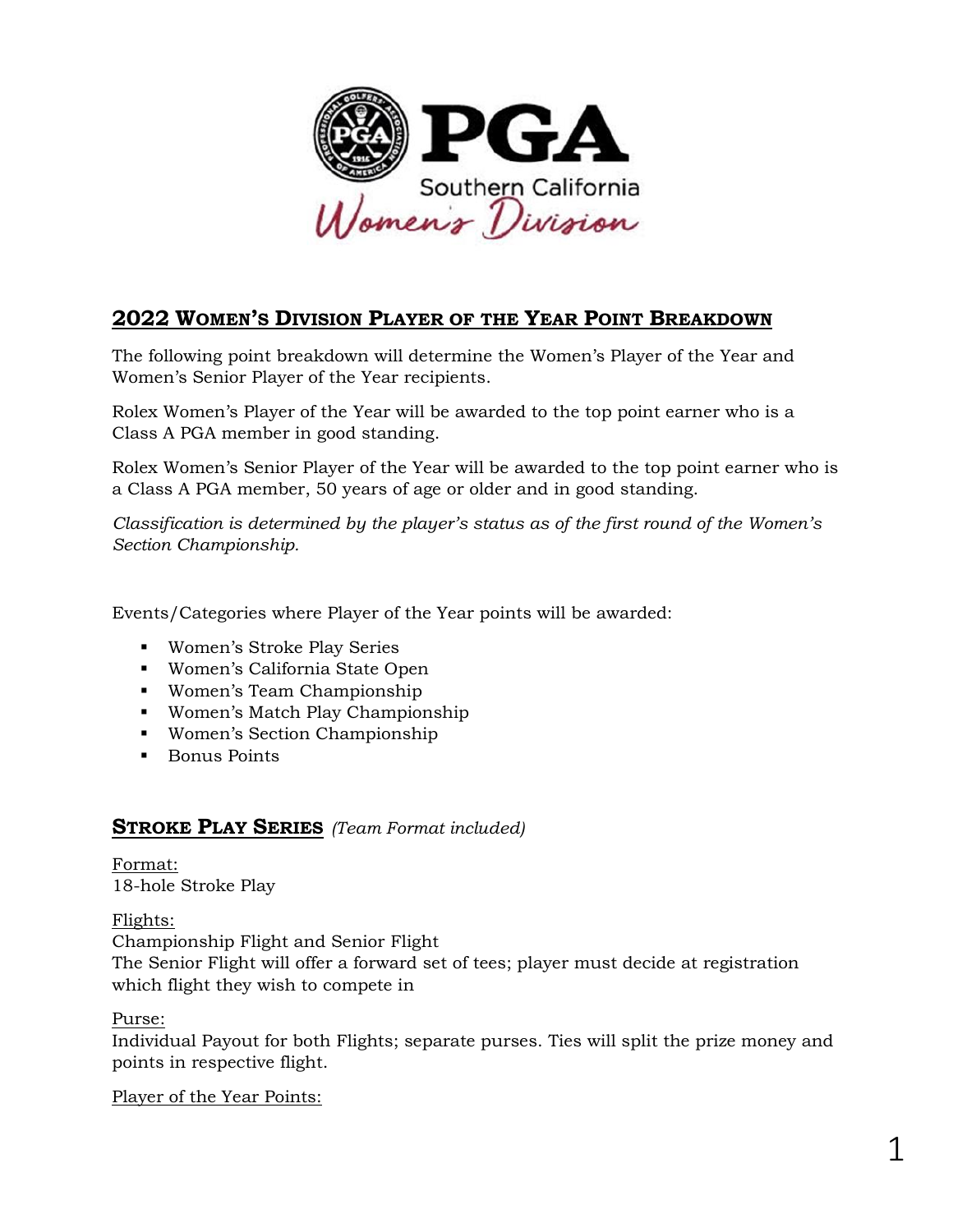Women's Player of the Year points awarded in the Championship Flight. Women's Senior Player of the Year points awarded in the Senior Flight.

Point Breakdown (Stroke Play Format ONLY):

50 points to Champion with 5-point decrements. Top three (3) competitors earn bonus points (15-10-5). Players who place lower than the lowest point earner will receive one (1) point.

*Example:* Champion – 50 pts + 15 bonus pts | Second – 45 pts + 10 bonus pts | Third  $-40$  pts  $+5$  bonus pts | Fourth  $-35$  pts | Fifth  $-30$  pts...etc.

Additional Format: Best Ball

Team Detail: No Player of the Year points are awarded in the additional format Teams are selected based on point standings

Additional Format Payout: Team payout awarded to the winning team only

## **WOMEN'S CALIFORNIA STATE OPEN**

Format: 36-hole Stroke Play

Flights: No Flights

Purse:

Individual Payout. Ties will split the prize money and points unless it is for the Champion in which an on-course playoff will be conducted.

### Player of the Year Points:

Women's Player of the Year and Women's Senior Player of the Year points will awarded to the respective race the player participates in for the Women's Stroke Play series.

Point Breakdown: 50 points to Champion with 5-point decrements. Top three (3) competitors earn bonus points (15-10-5). Players who place lower than the lowest point earner will receive one (1) point.

*Example:* Champion – 50 pts + 15 bonus pts | Second – 45 pts + 10 bonus pts | Third  $-40$  pts + 5 bonus pts | Fourth – 35 pts | Fifth – 30 pts...etc.

### **WOMEN'S TEAM CHAMPIONSHIP**

Format: Best Ball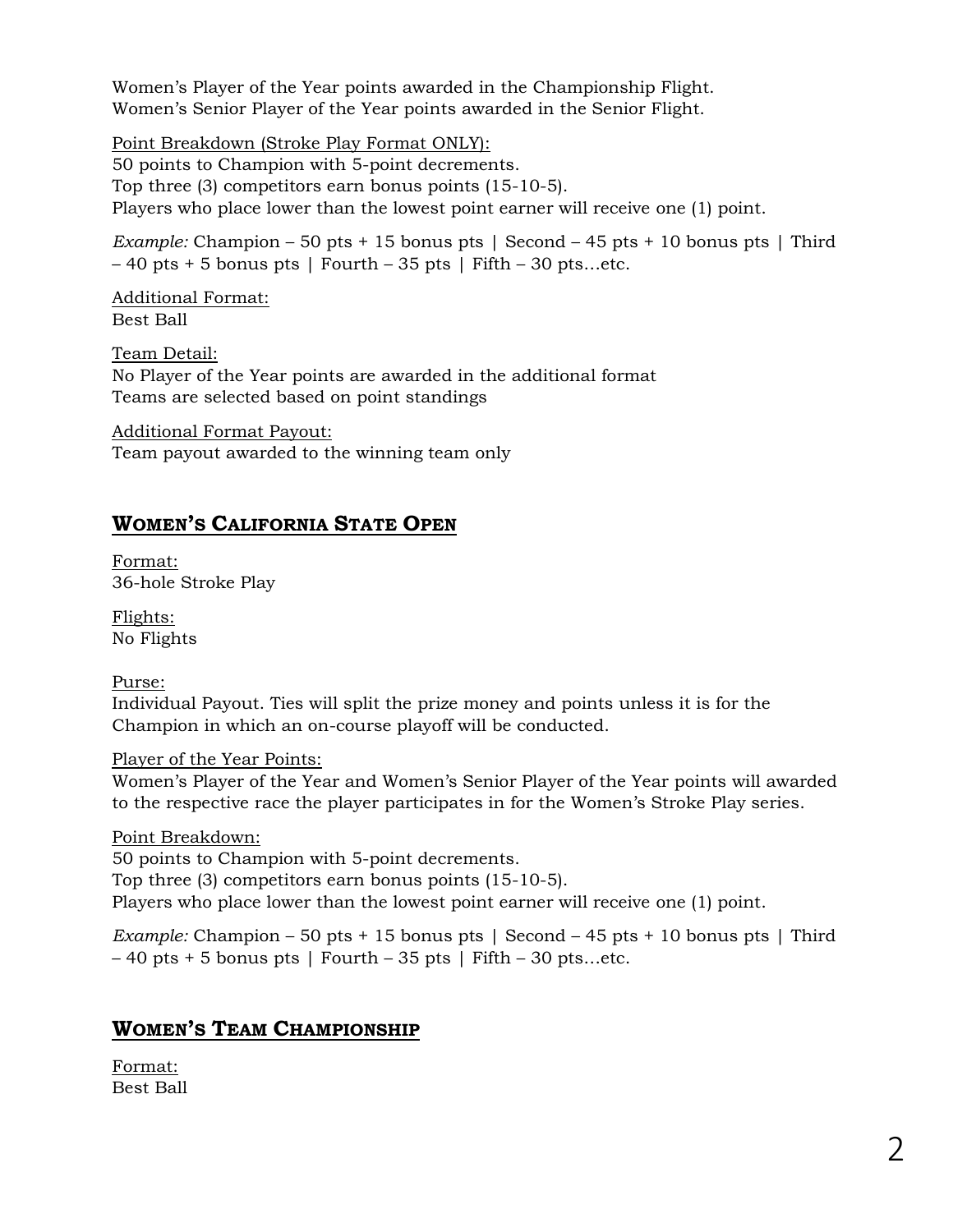#### Flights:

Championship Flight and Senior Flight.

The Senior Flight will offer a forward set of tees; player must decide at registration which flight they wish to compete in.

Both teammates must be over 50 years of age to participate in the Senior Flight. Should one team member be under 50 years of age, the team will participate in the Championship Flight.

#### Purse:

Team Payout for both Flights; separate purses. Ties will split the prize money and points in respective flight.

Player of the Year Points:

Women's Player of the Year points awarded in the Championship Flight. Women's Senior Player of the Year points awarded in the Senior Flight.

Point Breakdown:

50 points to the winning team with 5-point decrements, no bonus points. All points split between teammates.

## **WOMEN'S MATCH PLAY CHAMPIONSHIP**

Format: Match Play

Flights: Championship Flight and Senior Flight.

Purse:

Prize money awarded to semi-finalists, runner-up and champion Must compete in a match to receive any prize money

### Player of the Year Points:

Women's Player of the Year points awarded in the Championship Flight. Women's Senior Player of the Year points awarded in the Senior Flight.

Point Breakdown: Champion – 30 pts Runner-up  $-20$  pts Semi-Finalist – 15 pts Quarter-Finalist – 10 pts

All cumulative; Champion earns maximum 75 points

### **WOMEN'S SECTION CHAMPIONSHIP**

Format: 36-hole Stroke Play

Flights: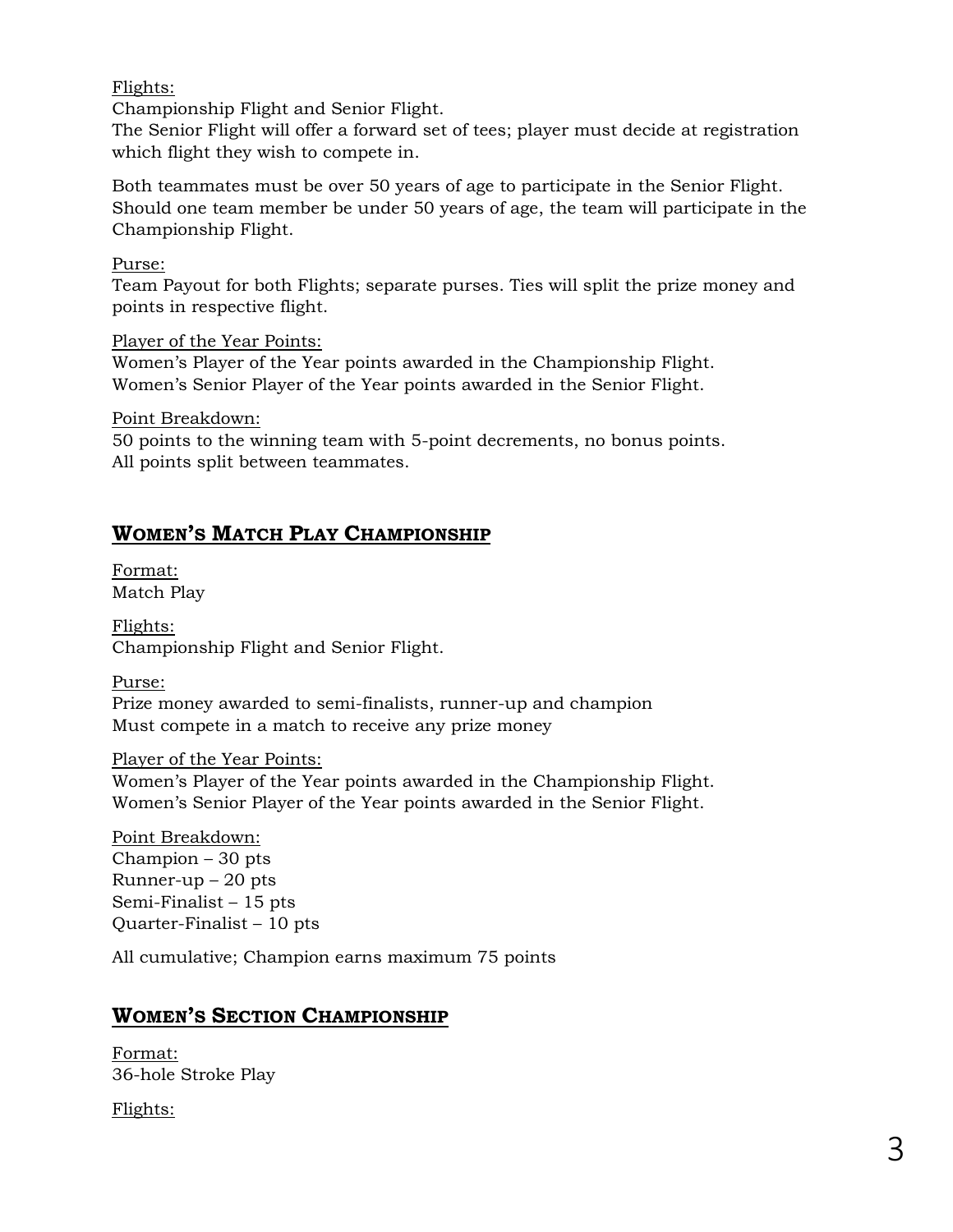Championship Flight and Senior Flight.

The Senior Flight will offer a forward set of tees; player must decide at registration which flight wish to compete in.

### Purse:

Individual Payout for both Flights; separate purses. Ties will split the prize money and points in respective flight.

Player of the Year Points: Women's Player of the Year points awarded in the Championship Flight. Women's Senior Player of the Year points awarded in the Senior Flight.

Point Breakdown:

75 points to champion with 5-point decrements. Top three (3) competitors earn bonus points (25-15-5). Players who place lower than the lowest point earner will receive one point.

*Example:* Champion – 75 pts + 25 bonus pts **|** Second – 70 pts + 15 bonus pts **|** Third – 65 pts + 5 bonus pts **|** Fourth -60 pts**|** Fifth - 55 pts…etc.

# **BONUS POINTS**

Additional points can be earned if a player is exempt, qualifies, makes the cut, or wins any LPGA Tour, PGA Professional Championship, USGA Women's Senior Open Event or USGA Women's Open Event.

- 25 points for qualifying or exempt in any of the above
	- o Additional 25 points to make the first cut
		- Plus one point for each player beat in the first cut
		- Plus an additional 25 points to make the second cut

## **WOMEN'S CUP MATCHES**

The Women's Cup Matches, that are contested bi-annually with the SCGA and hosted on the even years, will be made-up of an eight (8) person team that will represent the Southern California PGA. The team will be selected from the following criteria:

8-person team

- Top seven (7) players from the Rolex Women's Player of the Year Standings
- One (1) Captain's Pick

The Top seven (7) players selected from the Rolex Women's Player of the Year Standings will be determined based on the following:

- 50% of the PoY points in the odd years
- 100% of the PoY points in the even years (year of the Matches)

The cumulative points from the two seasons as weighted above will determine the seven players on the team.

PGA Class A Members and Associates will be eligible to participate on the team.